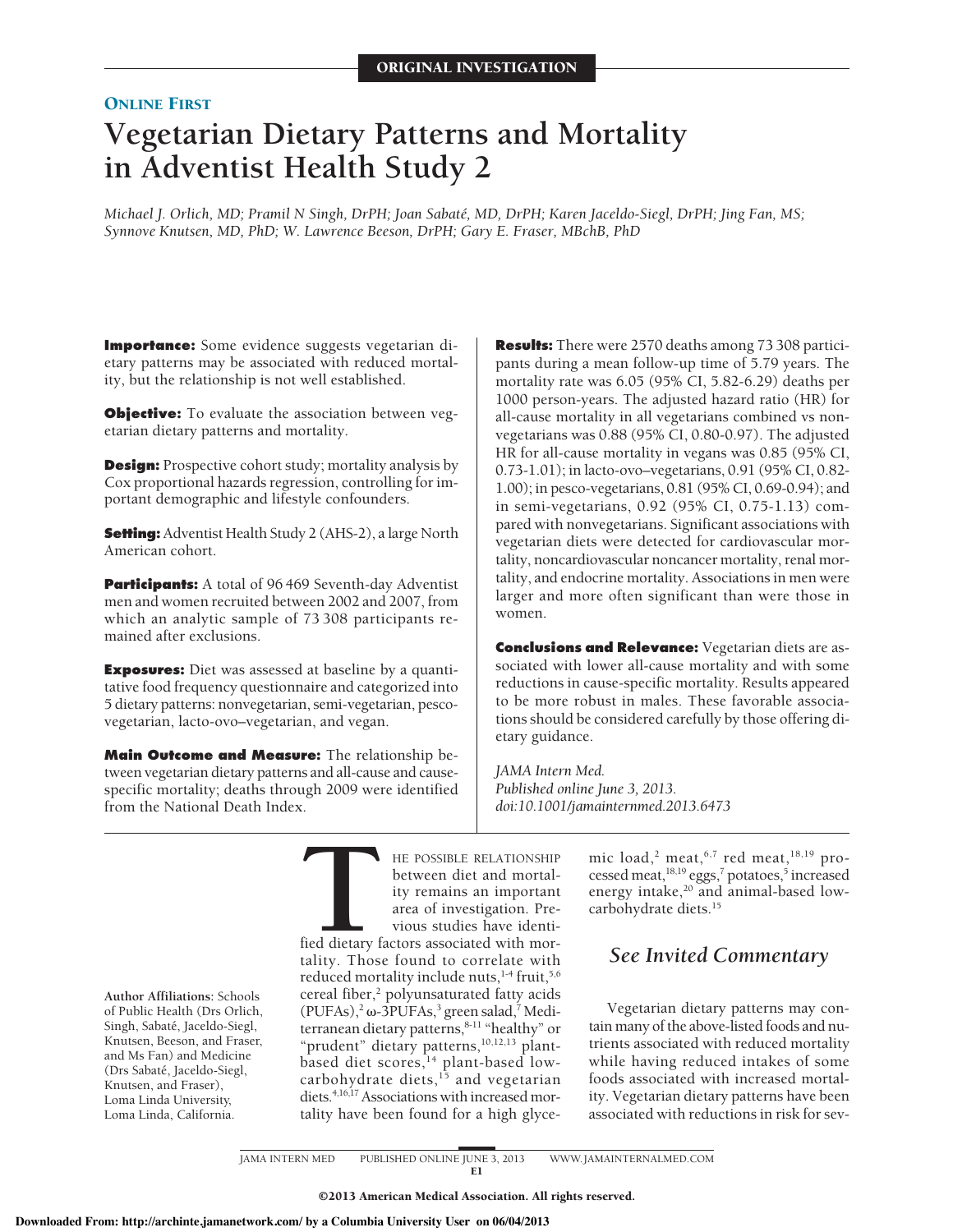eral chronic diseases, such as hypertension, $2^{1,22}$  metabolic syndrome,<sup>23</sup> diabetes mellitus,<sup>24,25</sup> and ischemic heart disease (IHD),<sup>17,26</sup> which might be expected to result in lower mortality. Vegetarian diets represent common, realworld dietary patterns and are thus attractive targets for study.

Previous studies of the relationship between vegetarian dietary patterns and mortality have yielded mixed results. In the first Adventist Health Study, a study of 34 198 California Seventh-day Adventists, $27$  vegetarian dietary patterns were associated with reduced all-cause mortality and increased longevity.4,17 In contrast, the European Prospective Investigation into Cancer and Nutrition–Oxford (EPIC-Oxford) cohort study did not show an all-cause mortality advantage for British vegetarians (among 47 254 vegetarian and nonvegetarian participants), $^{28}$  and pooled results have shown reductions only for IHD mortality.<sup>16</sup>

Our objective, in light of the potential benefits of vegetarian diets and the existing uncertainty in the literature, was to evaluate the possible association of vegetarian dietary patterns with reduced mortality in a large American cohort including many vegetarians.

#### METHODS

#### **STUDY POPULATION**

Adventist Health Study 2 (AHS-2) is a cohort of 96 469 Seventhday Adventist men and women recruited at churches in the United States and Canada between 2002 and 2007.<sup>29</sup> Butler et al<sup>29</sup> provided a detailed explanation of the cohort formation and characteristics. Written informed consent was obtained from all participants upon enrollment. The study was approved by the institutional review board of Loma Linda University.

Exclusions were applied in the following order: missing data for questionnaire return date, birth date, sex, or race  $(n=1702)$ ; age younger than 25 years (n=434); estimated energy intake (not including write-in items) less than 500 kcal/d or more than 4500 kcal/d; improbable response patterns (eg, identical responses to all questions on a page) or more than 69 missing values in dietary data (n=4961); non-US residents (n=4108); or history of a specific prior cancer diagnosis (except nonmelanoma skin cancers) or of cardiovascular disease (CVD) (coronary bypass, angioplasty/stent, carotid artery surgery, myocardial infarction, or stroke; or angina pectoris or congestive heart failure treated in the past 12 months)  $(n=11 956)$ . After exclusions, there remained an analytic sample of 73 308.

#### **MORTALITY DATA**

Mortality data through December 31, 2009, were obtained from the National Death Index. *International Statistical Classification of Diseases*, *10th Revision* (*ICD-10*) codes for the underlying cause of death were used for causal classification. Unnatural causes of death (*ICD-10* letters U, V, W, X, and Y) were considered as censoring events. Deaths associated with IHD were identified as *ICD-10* I20-25; CVD deaths, as those starting with the letter I; and cancer deaths, as those starting with the letter C. Noncardiovascular, noncancer deaths were identified as all natural deaths not classified as CVD or cancer deaths. Infectious disease deaths were identified as those starting with the letters A or B; neurologic deaths, the letter G; respiratory deaths, the letter J; renal deaths, the letter N; and endocrine deaths, the letter E. Stroke deaths were identified using the code I60-69; diabetes mellitus deaths, E10-14; and renal failure deaths, N17-19.

#### **DIETARY DATA**

Usual dietary intake during the previous year was assessed at baseline by a self-administered quantitative food frequency questionnaire of more than 200 food items. Dietary patterns were determined according to the reported intake of foods of animal origin. Thus, vegans consumed eggs/dairy, fish, and all other meats less than 1 time/mo; lacto-ovo–vegetarians consumed eggs/ dairy 1 time/mo or more but fish and all other meats less than 1 time/mo; pesco-vegetarians consumed fish 1 time/mo or more but all other meats less than 1 time/mo; semi-vegetarians consumed nonfish meats 1 time/mo or more and all meats combined (fish included) 1 time/mo or more but no more than 1 time/wk; and last, nonvegetarians consumed nonfish meats 1 time/mo or more and all meats combined (fish included) more than 1 time/wk. For some analyses, the 4 vegetarian categories (vegan, lacto-ovo–vegetarian, pesco-vegetarian, and semivegetarian) were combined as "vegetarian." The food frequency questionnaire was previously validated against six 24 hour dietary recalls for intake of nutrients<sup>30</sup> and selected foods/ food groups.31 Validity correlations for red meat, poultry, fish, dairy, and eggs were 0.76, 0.76, 0.53, 0.86, and 0.64, respectively, in whites and 0.72, 0.77, 0.57, 0.82, and 0.52, respectively, in blacks.<sup>31</sup> Mean duration of adherence to dietary patterns was calculated for respondents to a follow-up questionnaire in which participants were asked to characterize their consumption of meat and dairy products at that time and in previous decades.

#### **COVARIATES**

Other variables, all measured at baseline, were as follows (**Table 1** footnotes for category specification): sex (dichotomous), race (dichotomous), geographic region (6 levels), personal income (4 levels), educational level (4 levels), marital status (dichotomous), smoking (8 levels), alcohol use (5 levels), exercise (ie, "vigorous activities, such as brisk walking, jogging, bicycling, etc, long enough or with enough intensity to work up a sweat, get your heart thumping, or get out of breath") (5 levels), sleep (3 levels), menopausal status of women (dichotomous), hormone therapy in postmenopausal women (dichotomous), dietary energy (7 levels: <1000 kcal, 1000-1499 kcal,1500-1999 kcal, 2000-2499 kcal, 2500-2999 kcal, 3000- 3999 kcal, and  $\geq$ 4000 kcal), body mass index (calculated as weight in kilograms divided by height in meters squared) (9 levels:  $\leq$ 18, 18 to  $\leq$ 20, 20 to  $\leq$ 23, 23 to  $\leq$ 25, 25 to  $\leq$ 27, 27 to  $\leq$ 30, 30 to  $\leq$ 35, 35 to  $\leq$ 40, and  $\geq$ 40). Race was included as a potentially important covariate. Participants selfidentified their race/ethnicity in 1 or more of 21 categories. Those self-identifying as black/African American, West Indian/ Caribbean, African, or other black were categorized as black for this analysis and all others were categorized as nonblack.

#### **STATISTICAL ANALYSIS**

Baseline descriptive statistics were calculated according to the 5 dietary-pattern categories. Means and percentages were adjusted for age, sex, and race by direct standardization using the entire analytic sample as the standard distribution. Age-sexrace standardized mortality rates were computed by dietary pattern. Analyses of mortality were performed using Cox proportional hazards regression with attained age as the time variable and left truncation by age at study entry. Covariates were selected on an a priori basis as likely confounders based on prior studies and suspected relationships. Menopausal status and hormone therapy were represented in models as nested covariates (ie, sex + [sex  $\times$  menopause] + [sex  $\times$  menopause  $\times$  hor-

JAMA INTERN MED PUBLISHED ONLINE JUNE 3, 2013 WWW. JAMAINTERNALMED.COM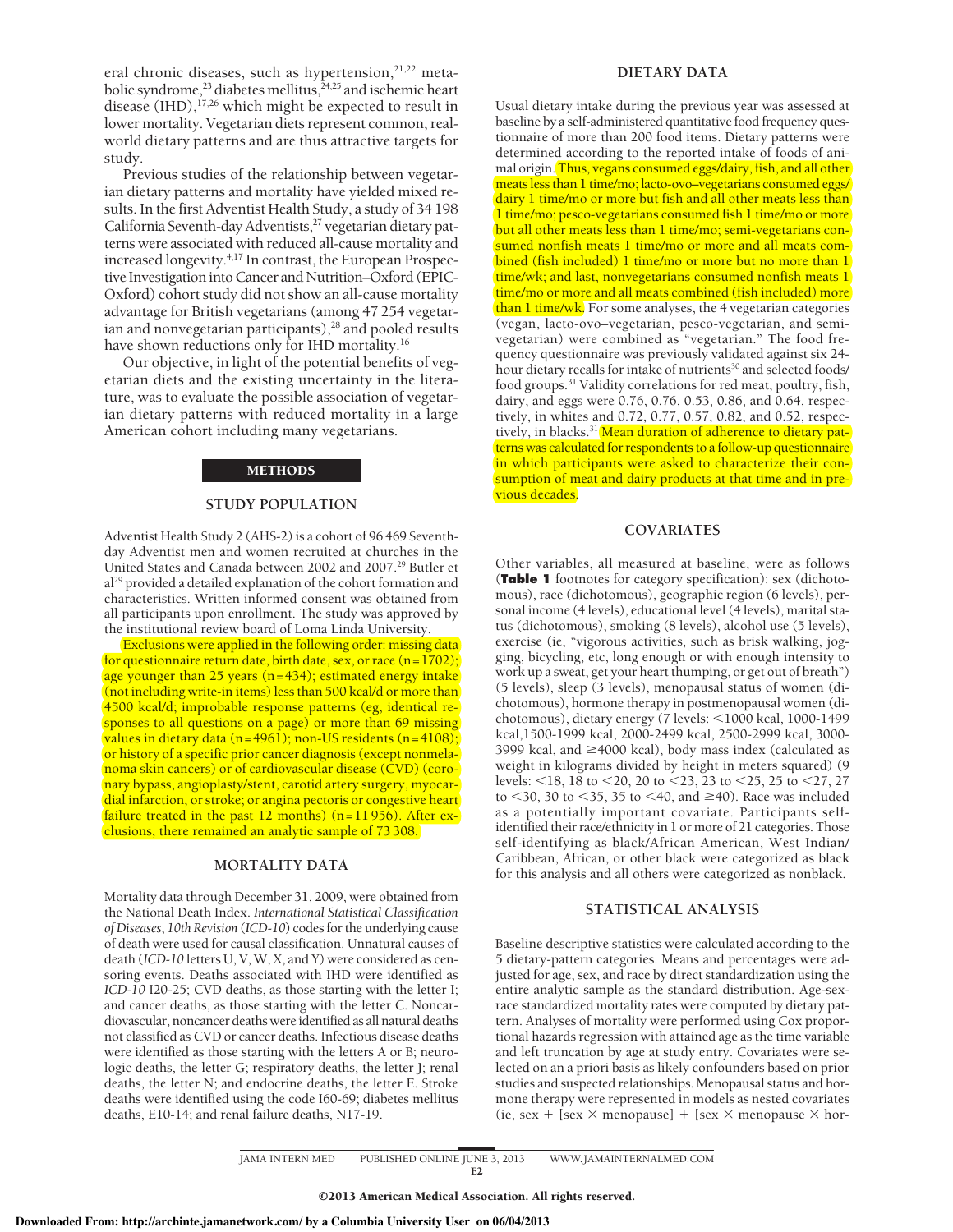**Table 1. Comparison of Vegetarian With Nonvegetarian Dietary Patterns With Respect to All-Cause and Cause-Specific Mortality From a Cox Proportional Hazards Regression Model Among Participants in the Adventist Health Study 2, 2002-2009**

|                                                | Deaths, Hazard Ratio (95% CI) |                                         |                                  |                     |                     |  |
|------------------------------------------------|-------------------------------|-----------------------------------------|----------------------------------|---------------------|---------------------|--|
| <b>Characteristic</b>                          | All-Cause                     | <b>Ischemic Heart</b><br><b>Disease</b> | Cardiovascular<br><b>Disease</b> | Cancer              | <b>Other</b>        |  |
| All (N = 73 308), No. of deaths <sup>a,b</sup> | 2560                          | 372                                     | 987                              | 706                 | 867                 |  |
| Vegetarian                                     | $0.88(0.80 - 0.97)$           | $0.81(0.64-1.02)$                       | $0.87(0.75-1.01)$                | $0.92(0.78 - 1.08)$ | $(0.85(0.73-0.99))$ |  |
| Nonvegetarian                                  | 1 [Reference]                 | 1 [Reference]                           | 1 [Reference]                    | 1 [Reference]       | 1 [Reference]       |  |
| Men (n = $25105$ ), No. of deaths <sup>a</sup> | 1031                          | 169                                     | 390                              | 273                 | 368                 |  |
| Vegetarian                                     | $0.82(0.72-0.94)$             | $(0.71(0.51-1.00))$                     | $0.71(0.57-0.90)$                | 1.02 (0.78-1.32)    | $0.83(0.66-1.04)$   |  |
| Nonvegetarian                                  | 1 [Reference]                 | 1 [Reference]                           | 1 [Reference]                    | 1 [Reference]       | 1 [Reference]       |  |
| Women (n = 48 203), No. of deaths $a, c$       | 1529                          | 203                                     | 597                              | 433                 | 499                 |  |
| Vegetarian                                     | $0.93(0.82 - 1.05)$           | $0.88(0.65-1.20)$                       | $0.99(0.83 - 1.18)$              | $0.87(0.71 - 1.07)$ | $0.88(0.72 - 1.08)$ |  |
| Nonvegetarian                                  | 1 [Reference]                 | 1 [Reference]                           | 1 [Reference]                    | 1 [Reference]       | 1 [Reference]       |  |

a Adjusted by age (ie, attained age as time variable), race (black, nonblack), smoking (current smoker, quit <1 year, quit 1-4 years, quit 5-9 years, quit 10-19 years, quit 20-29 years, quit ≥30 years, and never smoked), exercise (none, ≤20 min/wk, 21-60 min/wk, 61-150 min/wk, and ≥151 min/wk), personal income ( $\leq$ \$20 000/y,  $>$ \$20 000-\$50 000/y,  $>$ \$50 000-\$100 000/y, and  $>$ \$100 000/y), educational level (up to high school graduate, trade school/some college/associate degree, bachelor degree, and graduate degree), marital status (married/common-law and single/widowed/divorced/separated), alcohol (nondrinker, rare drinker [<1.5 servings/mo], monthly drinker [1.5 to <4 servings/mo], weekly drinker [4 to <28 servings/mo], and daily drinker [≥28 servings/mo]), region (West,

Northwest, Mountain, Midwest, East, and South), and sleep (≤4 h/night, 5-8 h/night, and ≥9 h/night);<br><sup>b</sup>Also adjusted by sex (male and female), menopause (in women) (premenopausal [including perimenopausal], postmenopausa

<sup>c</sup> Also adjusted by menopause (premenopausal [including perimenopausal], postmenopausal) and hormone therapy (in postmenopausal women) (not taking hormone therapy, taking hormone therapy).

mone therapy]). Covariates were tested for possible interaction with the diet variable and for suspected interactions between selected covariates. The Cox proportional hazards assumption was evaluated using Schönfeld residuals, log  $(-log)$  plots, and attained-age interaction terms. Significant nonproportionality of hazards was present for race and marital status, so attained-age interaction terms for these variables were retained in the models. Residual methods were used to evaluate possible outliers and influential data points; no data points required removal. Multiple imputation of missing values was done for the small amount of missing data in the dietary variables used to calculate vegetarian status and for all covariates; a guided multiple-imputation approach was used when possible, $32$  as we have evidence that many of the missing dietary data are true zeroes.<sup>33</sup> Analyses were performed using commercial software (SAS, version 9.3; SAS Institute, Inc). Guided multiple imputation was performed using R, version 2.13.1 software<sup>34</sup> and the Hmisc package.<sup>35</sup>

#### RESULTS

# **BASELINE CHARACTERISTICS**

Among the 73 308 individuals in our analytic sample, 5548 (7.6%) were vegans, 21 177 (28.9%) were lacto-ovo– vegetarians, 7194 (9.8%) were pesco-vegetarians, 4031 (5.5%) were semi-vegetarians, and 35 359 (48.2%) were nonvegetarians. **Table 2** presents characteristics of the participants at baseline according to the 5 dietary patterns. Percentages and means were age-sex-race standardized as appropriate. Vegetarian groups tended to be older, more highly educated, and more likely to be married, to drink less alcohol, to smoke less, to exercise more, and to be thinner. The proportion of blacks was highest among pesco-vegetarians and lowest in lacto-ovo– vegetarians. Of postmenopausal women, far fewer vegans were receiving hormone therapy. Mean reported duration of adherence to current dietary pattern (not included in Table 2) was 21 years for vegans, 39 years for lactoovo–vegetarians, 19 years for pesco-vegetarians, 24 years for semi-vegetarians, and 48 years for nonvegetarians.

#### **MORTALITY**

The mean  $(SD)$  follow-up time was  $5.79(1.31)$  years. During this time, there were 2570 deaths among 73 308 participants, and the overall mortality rate was 6.05 (95% CI, 5.82-6.29) deaths per 1000 person-years. **Table 3** gives the age-sex-race standardized mortality rates by dietary pattern. Vegans, lacto-ovo–vegetarians, and pescovegetarians had significantly lower mortality rates compared with nonvegetarians.

Table 1 reports the comparison of multivariateadjusted risk of death for all vegetarians combined with that for nonvegetarians. Vegetarians had 0.88 (95% CI, 0.80-0.97) times the risk of all-cause mortality of nonvegetarians. In men, the hazard ratio (HR) was 0.82 (95% CI, 0.72- $(0.94)$  and in women,  $(0.93)(0.82-1.05)$ . **Significantly reduced** risk in both sexes combined was also seen for other mortality (ie, non-CVD, noncancer) (HR, 0.85; 95% CI, 0.73-  $(0.99)$  but not clearly for IHD mortality  $(0.81; 0.64-1.02)$ , CVD mortality  $(0.87; 0.75-1.01)$ , or cancer mortality  $(0.92;$ 0.78-1.08). For men, CVD mortality (0.71; 0.57-0.90) and IHD mortality (0.71; 0.51-1.00) achieved significance, and other mortality had a notable but nonsignificant reduction  $(0.83; 0.66-1.04)$ . In women, there were no significant reductions in these causal categories of mortality, although the effect estimates for IHD mortality, cancer mortality, and other mortality were moderately less than 1.0. Results (not included in table) for stroke were, for both sexes combined, HR, 1.10 (95% CI, 0.82-1.47); for men, 0.83 (0.52-1.31); and for women, 1.27 (0.89-1.80).

**Table 4** reports the comparison of the multivariateadjusted risk of death for 4 categories of vegetarians com-

JAMA INTERN MED PUBLISHED ONLINE JUNE 3, 2013 WWW. JAMAINTERNALMED.COM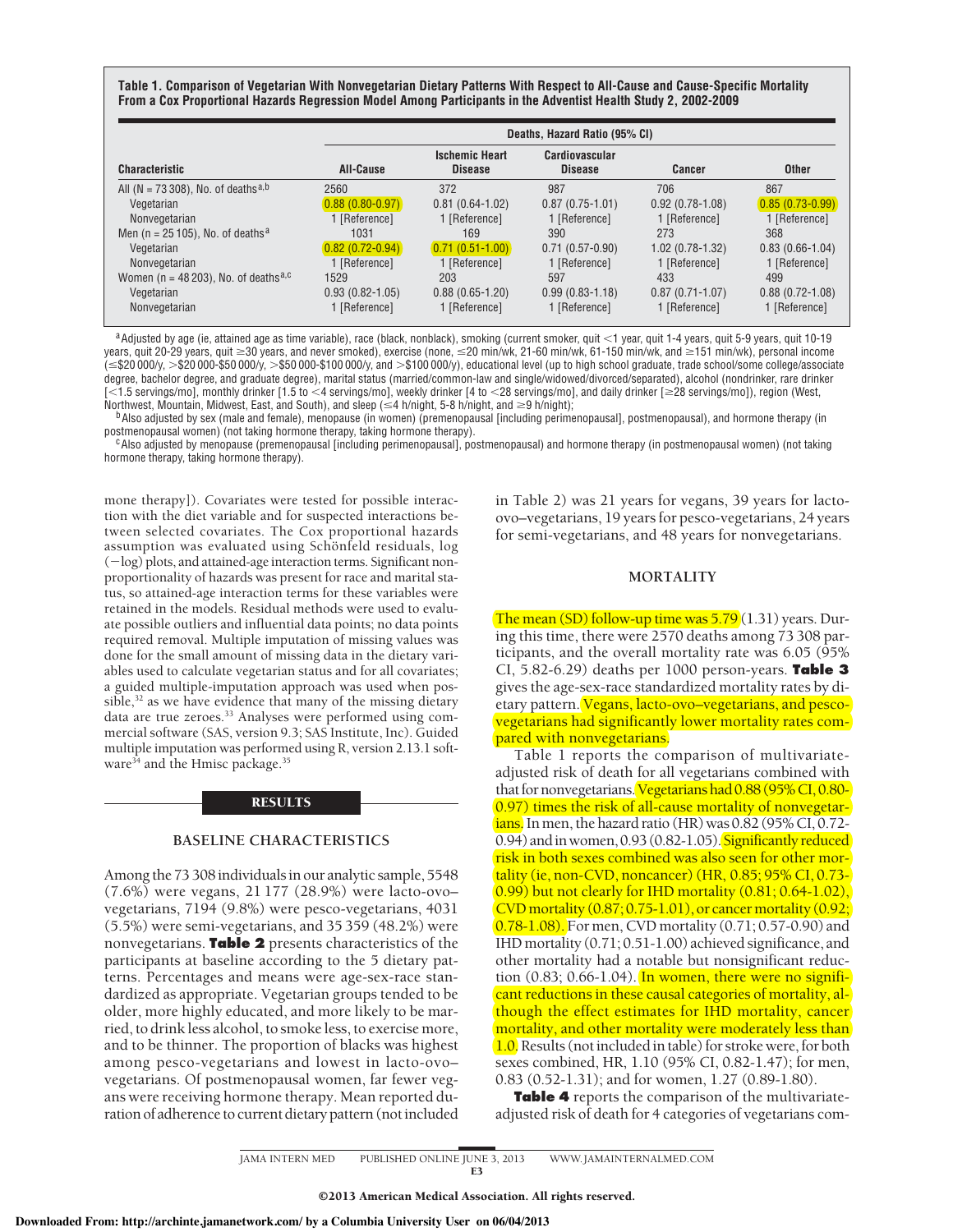#### **Table 2. Standardized Distribution of Baseline Characteristics Among 73 308 Adventist Health Study 2 Participants According to Dietary Pattern<sup>a</sup>**

|                                                 |             | Nonvegetarian |             |             |               |
|-------------------------------------------------|-------------|---------------|-------------|-------------|---------------|
| <b>Characteristic</b>                           | Vegan       | Lacto-Ovo     | Pesco       | Semi        |               |
| Participants                                    | 5548 (7.6)  | 21 177 (28.9) | 7194 (9.8)  | 4031 (5.5)  | 35 359 (48.2) |
| Age, mean (SD), y                               | 57.9 (13.6) | 57.5 (13.9)   | 58.8 (13.7) | 57.8(14.1)  | 55.9 (13.1)   |
| Sex, women                                      | 3533 (63.8) | 13 644 (64.9) | 4925 (68.0) | 2785 (69.7) | 23 315 (65.3) |
| Race, black                                     | 1139(21.0)  | 2823 (13.6)   | 2745 (39.1) | 711 (17.8)  | 12 362 (34.0) |
| Marital status, married                         | 4227 (75.6) | 16 634 (76.3) | 5081 (73.1) | 2868 (71.5) | 24 575 (70.3) |
| Personal income, \$1000/y                       |             |               |             |             |               |
| $≤20.0$                                         | 2736 (48.8) | 8414 (38.4)   | 2762 (37.7) | 1696 (41.0) | 13 911 (40.3) |
| $20.1 - 50.0$                                   | 1983 (36.3) | 8520 (41.2)   | 2818 (38.7) | 1570 (39.2) | 14 253 (39.6) |
| 50.1-100.0                                      | 646 (11.8)  | 3238 (15.9)   | 1282 (18.3) | 616 (16.2)  | 5777 (16.0)   |
| ≥100.0                                          | 182(3.1)    | 1005(4.6)     | 332(5.3)    | 148(3.6)    | 1417(4.1)     |
| <b>Educational level</b>                        |             |               |             |             |               |
| High school or less                             | 968 (16.7)  | 3005 (13.9)   | 1426 (18.4) | 859 (21.3)  | 8455 (24.4)   |
| Trade school, associate degree, or some college | 2175 (39.4) | 7534 (35.7)   | 2755 (38.1) | 1605 (39.2) | 15 014 (42.2) |
| Bachelor degree                                 | 1341 (24.4) | 5386 (25.3)   | 1575 (23.0) | 858 (21.3)  | 6857 (19.2)   |
| Graduate degree                                 | 1063 (19.5) | 5251(25.1)    | 1439 (20.5) | 708 (18.3)  | 5032 (14.1)   |
| Geographic region                               |             |               |             |             |               |
| West                                            | 1117 (19.6) | 4696 (20.8)   | 1446 (21.9) | 950 (22.5)  | 7262 (21.9)   |
| Northwest                                       | 854 (14.2)  | 3765 (15.2)   | 882 (14.2)  | 663 (14.6)  | 4056 (12.7)   |
| Mountain                                        | 188(3.2)    | 866 (3.6)     | 199(3.2)    | 178(4.1)    | 1453(4.5)     |
| Midwest                                         | 1103 (19.6) | 3860 (18.3)   | 970 (14.1)  | 802 (19.8)  | 6704 (19.2)   |
| East                                            | 556 (10.7)  | 2212 (12.0)   | 1493 (18.0) | 415(11.4)   | 5347 (13.7)   |
| South                                           | 1731 (32.8) | 5778 (30.1)   | 2204 (28.6) | 1022 (27.7) | 10 536 (28.0) |
| Postmenopausal <sup>b</sup>                     | 2056 (54.7) | 7667 (53.7)   | 2669 (53.1) | 1572 (53.7) | 11 647 (52.9) |
| Hormone therapy <sup>c</sup>                    | 166(8.2)    | 1312 (19.6)   | 381 (16.7)  | 312(25.0)   | 2131 (22.8)   |
| Alcohol consumption                             |             |               |             |             |               |
| None                                            | 5487 (98.8) | 20484 (96.8)  | 6720 (92.5) | 3722 (92.4) | 29 502 (83.4) |
| Rare                                            | 33(0.6)     | 386(1.8)      | 257(4.0)    | 176(4.2)    | 2652(7.5)     |
| Monthly                                         | 11(0.2)     | 112(0.5)      | 68(1.1)     | 42(1.1)     | 1083(3.1)     |
| Weekly                                          | 13(0.3)     | 154(0.7)      | 119(1.9)    | 76(2.0)     | 1652 (4.7)    |
| Daily                                           | 3(0.1)      | 41(0.2)       | 31(0.5)     | 14(0.3)     | 470(1.3)      |
| Smoking                                         |             |               |             |             |               |
| <b>Never</b>                                    | 4697 (85.0) | 18748 (88.2)  | 6092 (84.1) | 3312 (81.4) | 26 866 (75.7) |
| Quit, y                                         |             |               |             |             |               |
| $\geq 30$                                       | 335(5.6)    | 1019(4.6)     | 393(5.3)    | 264(6.5)    | 2076 (6.4)    |
| $20 - 29$                                       | 262(4.7)    | 606 (3.2)     | 310(4.4)    | 157(4.3)    | 1939 (5.5)    |
| $10 - 19$                                       | 156(2.8)    | 471(2.4)      | 224(3.4)    | 148(4.0)    | 1866 (5.2)    |
| $5 - 9$                                         | 53(1.0)     | 178(0.8)      | 82(1.3)     | 72(1.8)     | 844 (2.3)     |
| $1 - 4$                                         | 38(0.6)     | 110(0.5)      | 57(0.9)     | 53(1.4)     | 794 (2.2)     |
| $<$ 1                                           | 3(0.0)      | 20(0.1)       | 11(0.2)     | 11(0.4)     | 233(0.6)      |
| Current                                         | 4(0.1)      | 25(0.1)       | 26(0.4)     | 13(0.3)     | 741 (2.0)     |
| Exercise, min/wk <sup>d</sup>                   |             |               |             |             |               |
| None                                            | 882 (15.1)  | 3753 (17.3)   | 1354 (18.0) | 873 (20.6)  | 8061 (23.4)   |
| $\leq$ 20                                       | 889 (16.2)  | 3971 (18.6)   | 1217 (16.8) | 809 (20.5)  | 7196 (20.0)   |
| $21 - 60$                                       | 885 (16.1)  | 3486 (16.5)   | 1151 (16.2) | 627 (16.1)  | 5684 (15.8)   |
| 61-150                                          | 1525 (27.8) | 5619 (26.8)   | 1941 (27.5) | 980 (24.5)  | 8366 (23.6)   |
| $\geq$ 151                                      | 1367 (24.8) | 4349 (20.8)   | 1531 (21.6) | 742 (18.3)  | 6051 (17.2)   |
| Sleep, h/night                                  |             |               |             |             |               |
| $\leq 4$                                        | 107(2.1)    | 252(1.6)      | 203(2.5)    | 73(2.2)     | 1250(3.2)     |
| $5 - 8$                                         | 5154 (93.0) | 19668 (93.0)  | 6634 (92.2) | 3728 (92.5) | 32 283 (91.3) |
| $\geq 9$                                        | 287(4.9)    | 1256(5.4)     | 358(5.3)    | 230(5.3)    | 1826(5.5)     |
| BMI, mean (SD)                                  | 24.1(4.7)   | 26.1(5.3)     | 26.0(5.0)   | 27.3(5.6)   | 28.3(6.1)     |
| Energy intake, mean (SD), kcal/d                | 1897 (729)  | 1912 (735)    | 1939 (772)  | 1720 (713)  | 1884 (773)    |
|                                                 |             |               |             |             |               |

Abbreviation: BMI, body mass index (calculated as weight in kilograms divided by height in meters squared).

a Multiple imputation of missing values was used to calculate all values. All counts are actual and unadjusted. Means and percentages were standardized by age, sex, and race, as appropriate, by the direct standardization technique using the entire analytic sample as the standard distribution.<br><sup>b</sup>Among women only.

cAmong postmenopausal women.

d Exercise defined as "vigorous activities, such as brisk walking, jogging, bicycling, etc, long enough or with enough intensity to work up a sweat, get your heart thumping, or get out of breath."

pared with nonvegetarians. Pesco-vegetarians had significantly reduced risk in both sexes combined for allcause mortality (HR, 0.81; 95% CI, 0.69-0.94), IHD mortality (0.65; 0.43-0.97), and other mortality (0.71;

JAMA INTERN MED PUBLISHED ONLINE JUNE 3, 2013 WWW. JAMAINTERNALMED.COM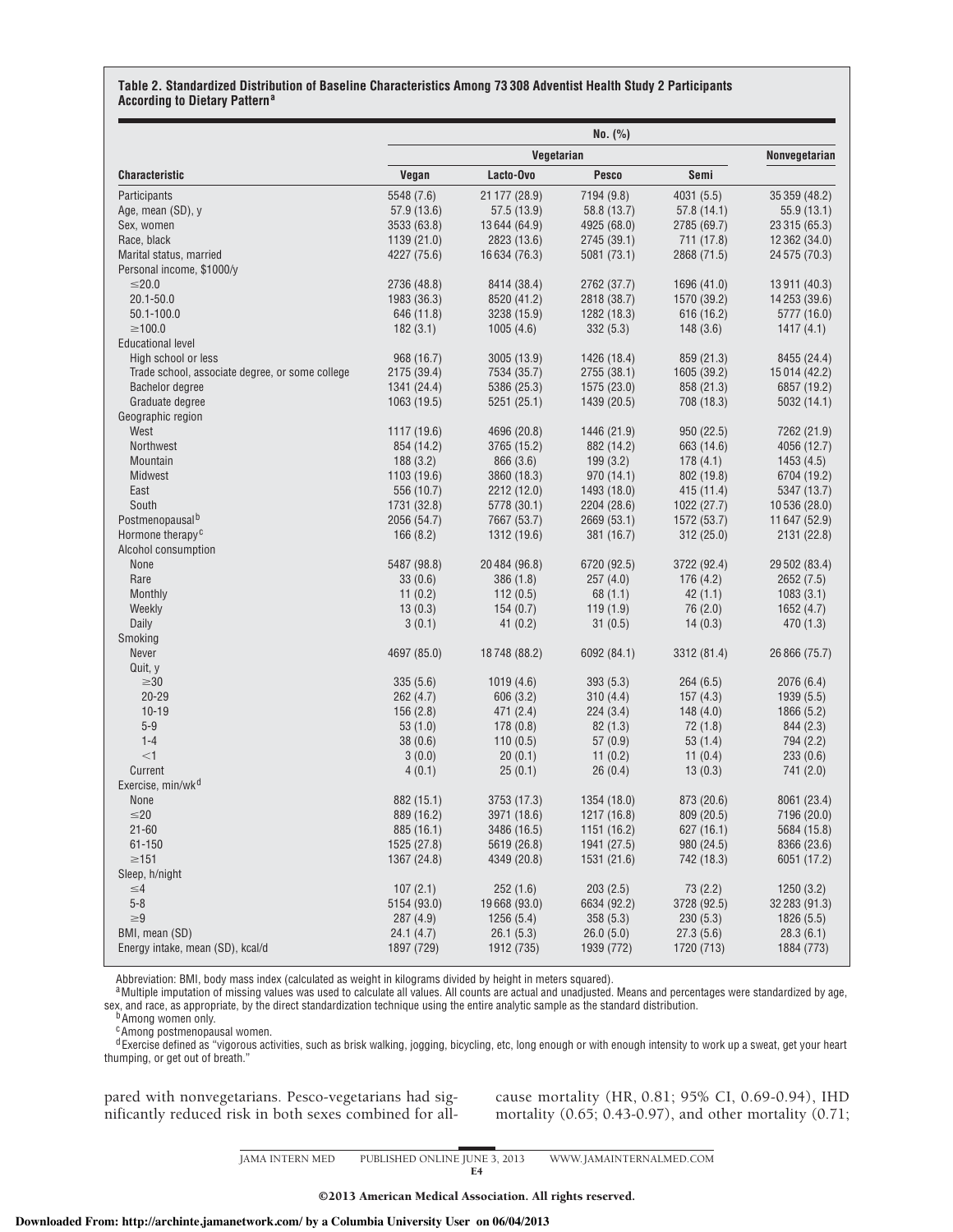#### **Table 3. Age-Sex-Race Standardized Mortality Rates Among 73 308 Adventist Health Study 2 Participants According to Dietary Pattern**

|                         | No. of   | Time.        | Mean    |               | Death Rate, Deaths/1000            |                      |
|-------------------------|----------|--------------|---------|---------------|------------------------------------|----------------------|
| <b>Characteristic</b>   | People   | Person-years | Time, v | <b>Deaths</b> | Person-years (95% CI) <sup>a</sup> | P Value <sup>b</sup> |
| Vegetarian <sup>c</sup> |          |              |         |               |                                    |                      |
| Vegan                   | 5548     | 32810.3      | 5.92    | 197           | $5.40(4.62 - 6.17)$                | .009                 |
| Lacto-ovo               | 21 1 7 7 | 124 660.5    | 5.88    | 815           | $5.61(5.21 - 6.01)$                | .001                 |
| Pesco                   | 7194     | 41 2 2 5.7   | 5.73    | 251           | $5.33(4.61 - 6.05)$                | .004                 |
| Semi                    | 4031     | 23 714.6     | 5.86    | 160           | $6.16(5.03 - 7.30)$                | .30                  |
| Nonvegetarian           | 35359    | 202 098.4    | 5.72    | 1147          | $6.61(6.21 - 7.03)$                |                      |
| All participants        | 73 308   | 424 509.4    | 5.79    | 2570          | $6.05(5.82 - 6.29)$                |                      |

<sup>a</sup> Adjusted for age, race, and sex by direct standardization.<br><sup>b</sup> From *Z* tests that test null hypotheses of no difference from the nonvegetarian death rate.

<sup>c</sup> Dietary pattern classified after multiple imputation of missing values. Values for number of people, person time, mean time, deaths, and death rate represent the mean of values from 5 imputed data sets; thus, summed values for number of people, person-time, and deaths may not equal the value for all participants.

#### **Table 4. Associations of Dietary Patterns With All-Cause and Cause-Specific Mortality From a Cox Proportional Hazards Regression Model Among Participants in the Adventist Health Study 2, 2002-2009**

|                                                       | Deaths, Hazard Ratio (95% CI) |                                         |                                  |                     |                     |  |  |
|-------------------------------------------------------|-------------------------------|-----------------------------------------|----------------------------------|---------------------|---------------------|--|--|
| <b>Characteristic</b>                                 | <b>All-Cause</b>              | <b>Ischemic Heart</b><br><b>Disease</b> | Cardiovascular<br><b>Disease</b> | Cancer              | <b>Other</b>        |  |  |
| All (N = 73 308), No. of deaths <sup>a,b</sup>        | 2560                          | 372                                     | $\equiv$<br>987                  | 706                 | 867                 |  |  |
| Vegetarian                                            |                               |                                         |                                  |                     |                     |  |  |
| Vegan                                                 | $0.85(0.73 - 1.01)$           | $0.90(0.60-1.33)$                       | $0.91(0.71 - 1.16)$              | $0.92(0.68-1.24)$   | $0.74(0.56-0.99)$   |  |  |
| Lacto-ovo                                             | $0.91(0.82 - 1.00)$           | $0.82(0.62 - 1.06)$                     | $0.90(0.76-1.06)$                | $0.90(0.75-1.09)$   | $0.91(0.77 - 1.07)$ |  |  |
| Pesco                                                 | $0.81(0.69-0.94)$             | $(0.65(0.43-0.97))$                     | $0.80(0.62 - 1.03)$              | $0.94(0.72 - 1.22)$ | $(0.71(0.54-0.94))$ |  |  |
| Semi                                                  | $0.92(0.75 - 1.13)$           | $0.92(0.57 - 1.51)$                     | $0.85(0.63 - 1.16)$              | $0.94(0.66-1.35)$   | $0.99(0.72 - 1.36)$ |  |  |
| Nonvegetarian                                         | 1 [Reference]                 | 1 [Reference]                           | 1 [Reference]                    | 1 [Reference]       | 1 [Reference]       |  |  |
| Men (n = $25105$ ), No. of deaths <sup>a</sup>        | 1031                          | 169                                     | 390                              | 273                 | 368                 |  |  |
| Vegetarian                                            |                               |                                         |                                  |                     |                     |  |  |
| Vegan                                                 | $0.72(0.56-0.92)$             | $(0.45(0.21-0.94))$                     | $0.58(0.38-0.89)$                | $0.81(0.48-1.36)$   | $0.81(0.53-1.22)$   |  |  |
| Lacto-ovo                                             | $0.86(0.74-1.01)$             | $0.76(0.52 - 1.12)$                     | $0.77(0.59-0.99)$                | $1.01(0.75-1.37)$   | $0.89(0.69-1.15)$   |  |  |
| Pesco                                                 | $0.73(0.57-0.93)$             | $0.77(0.45-1.30)$                       | $0.66(0.44-0.98)$                | $1.10(0.73 - 1.67)$ | $0.60(0.39 - 0.93)$ |  |  |
| Semi                                                  | $0.93(0.68-1.26)$             | $0.73(0.33 - 1.60)$                     | $0.75(0.43-1.32)$                | $1.15(0.65 - 2.03)$ | $1.03(0.62 - 1.71)$ |  |  |
| Nonvegetarian                                         | 1 [Reference]                 | 1 [Reference]                           | 1 [Reference]                    | 1 [Reference]       | 1 [Reference]       |  |  |
| Women (n = 48 203), No. of deaths $a,c$<br>Vegetarian | 1529                          | 203                                     | 597                              | 433                 | 499                 |  |  |
| Vegan                                                 | $0.97(0.78-1.20)$             | $1.39(0.87 - 2.24)$                     | $1.18(0.88-1.60)$                | $0.99(0.69-1.44)$   | $0.70(0.47-1.05)$   |  |  |
| Lacto-ovo                                             | $0.94(0.83 - 1.07)$           | $0.85(0.59-1.22)$                       | $0.99(0.81 - 1.22)$              | $0.85(0.67 - 1.09)$ | $0.93(0.75 - 1.17)$ |  |  |
| Pesco                                                 | $0.88(0.72 - 1.07)$           | $(0.51 (0.26 - 0.99))$                  | $0.90(0.66 - 1.23)$              | $0.86(0.61-1.21)$   | $0.81(0.58-1.15)$   |  |  |
| Semi                                                  | $0.92(0.70-1.22)$             | $1.09(0.60-1.98)$                       | $0.93(0.64-1.34)$                | $0.85(0.56-1.30)$   | $0.97(0.64 - 1.47)$ |  |  |
| Nonvegetarian                                         | 1 [Reference]                 | 1 [Reference]                           | 1 [Reference]                    | 1 [Reference]       | 1 [Reference]       |  |  |

a Adjusted by age (ie, attained age as time variable), race (black, nonblack), smoking (current smoker, quit <1 year, quit 1-4 years, quit 5-9 years, quit 10-19 years, quit 20-29 years, quit ≥30 years, and never smoked), exercise (none, ≤20 min/week, 21-60 min/week, 61-150 min/week, and ≥151 min/week), personal income (≤\$20 000/y,  $>\$ 20 000-\$50 000/y,  $>\$ 50 000-\$100 000/y, and  $>\$ 100 000/y), educational level (up to high school graduate, trade school/some college/associate degree, bachelor degree, and graduate degree), marital status (married/common-law and single/widowed/divorced/separated), alcohol (nondrinker, rare drinker [<1.5 servings/mo], monthly drinker [1.5 to <4 servings/mo], weekly drinker [4 to <28 servings/mo], and daily drinker [≥28

servings/mo]), region (West, Northwest, Mountain, Midwest, East, and South), and sleep (≤4 h/night, 5-8 h/night, and ≥9 h/night).<br><sup>b</sup>Also adjusted by sex (male and female), menopause (in women) (premenopausal [including p

<sup>c</sup> Also adjusted by menopause (premenopausal [including perimenopausal], postmenopausal) and hormone therapy (postmenopausal women) (not taking hormone therapy, taking hormone therapy).

0.54-0.94); in men for all-cause mortality (0.73; 0.57- 0.93), CVD mortality (0.66; 0.44-0.98), and other mortality (0.60; 0.39-0.93); and in women for IHD mortality (0.51; 0.26-0.99). Lacto-ovo–vegetarians had significantly reduced risk in both sexes combined for allcause mortality (HR, 0.91; 95% CI, 0.82-1.00) and in men for CVD mortality (0.77; 0.59-0.99). Vegans had significantly reduced risk in both sexes combined for other mortality (HR, 0.74; 95% CI, 0.56-0.99) and in men for allcause mortality (0.72; 0.56-0.92), IHD mortality (0.45; 0.21-0.94), and CVD mortality (0.58;0.38-0.89).

**Table 5** presents the results of multivariate-adjusted Cox analyses for several more-specific categories of mortality within the broad "other" mortality of Table 1 (ie, non-CVD, noncancer mortality), comparing all vegetarians with nonvegetarians. In men and women combined, vegetarians had a significantly reduced risk of renal mortality (HR, 0.48; 95% CI, 0.28-0.82) and endocrine mortality (0.61;

JAMA INTERN MED PUBLISHED ONLINE JUNE 3, 2013 WWW. JAMAINTERNALMED.COM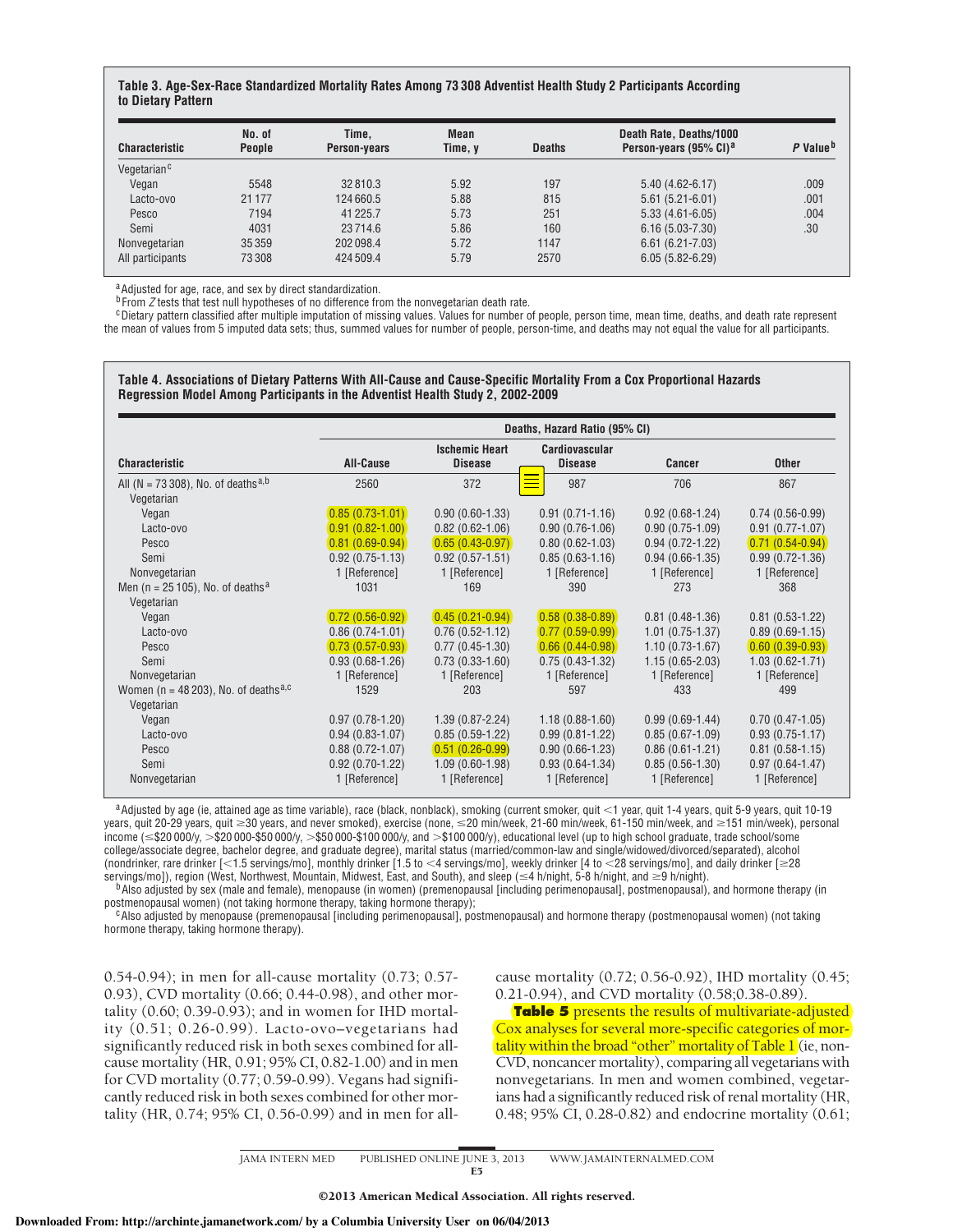**Table 5. Comparison of Vegetarian With Nonvegetarian Dietary Patterns With Respect to Categories of Noncancer, Noncardiovascular Mortality From a Cox Proportional Hazards Regression Model Among Participants in the Adventist Health Study 2, 2002-2009**

|                                                | Hazard Ratio (95% CI)   |                         |                                |                     |                        |  |  |
|------------------------------------------------|-------------------------|-------------------------|--------------------------------|---------------------|------------------------|--|--|
| <b>Characteristic</b>                          | Infectious <sup>a</sup> | Neurologic <sup>a</sup> | <b>Respiratory<sup>a</sup></b> | Renal <sup>a</sup>  | Endocrine <sup>a</sup> |  |  |
| All (N = 73 308), No. of deaths $b,c$          | 64                      | 182                     | 172                            | 67                  | 104                    |  |  |
| Vegetarian                                     | $0.93(0.53-1.62)$       | $0.93(0.67 - 1.29)$     | $0.95(0.68-1.32)$              | $0.48(0.28-0.82)$   | $0.61(0.40-0.92)$      |  |  |
| Nonvegetarian                                  | 1 [Reference]           | 1 [Reference]           | 1 [Reference]                  | 1 [Reference]       | 1 [Reference]          |  |  |
| Men (n = $25105$ ), No. of deaths <sup>b</sup> | 31                      | 80                      | 72                             | 34                  | 41                     |  |  |
| Vegetarian                                     | $0.85(0.39-1.86)$       | $0.86(0.53-1.40)$       | 1.13 (0.67-1.92)               | $(0.42(0.19-0.91))$ | $(0.48(0.25-0.92))$    |  |  |
| Nonvegetarian                                  | 1 [Reference]           | 1 [Reference]           | 1 [Reference]                  | 1 [Reference]       | 1 [Reference]          |  |  |
| Women (n = 48 203), No. of deaths $b,d$        | 33                      | 102                     | 100                            | 33                  | 63                     |  |  |
| Vegetarian                                     | $0.97(0.44 - 2.11)$     | $0.97(0.63 - 1.49)$     | $0.88(0.57 - 1.36)$            | $0.57(0.28 - 1.19)$ | $0.76(0.44-1.30)$      |  |  |
| Nonvegetarian                                  | 1 [Reference]           | 1 [Reference]           | 1 [Reference]                  | 1 [Reference]       | 1 [Reference]          |  |  |

aThe most common specific causes of mortality for each category: infectious (septicemia, International Statistical Classification of Diseases, 10th Revision [ICD-10] code A41, 32 deaths); neurologic (Alzheimer disease, ICD-10 G30, 93 deaths; Parkinson disease, ICD-10 G20, 34 deaths); respiratory (influenza and pneumonia, ICD-10 J10-18, 59 deaths; emphysema and chronic obstructive pulmonary disease, ICD-10 J43-44, 49 deaths; interstitial lung disease, ICD-10 J84,

29 deaths); renal (renal failure, *ICD-10* N17-19, 40 deaths); and endocrine (diabetes mellitus, *ICD-10* E10-14, 67 deaths).<br><sup>b</sup>Adjusted by age (ie, attained age as time variable), race (black, nonblack), smoking (current years, quit 20-29 years, quit ≥30 years, and never smoked), exercise (none, ≤20 min/wk, 21-60 min/wk, 61-150 min/wk, and ≥151 min/wk), personal income (≤\$20 000/y, >\$20 000-\$50 000/y, >\$50 000-\$100 000/y, and >\$100 000/y), educational level (up to high school graduate, trade school/some college/associate degree, bachelor degree, and graduate degree), marital status (married/common-law and single/widowed/divorced/separated), alcohol (nondrinker, rare drinker [<1.5 servings/mo], monthly drinker [1.5 to <4 servings/mo], weekly drinker [4 to <28 servings/mo], and daily drinker [≥28 servings/mo]), geographic region<br>(West, Northwest, Mountain, Midwest, East, and South), and sleep

<sup>c</sup> Also adjusted by sex (male and female), menopause (premenopausal [including perimenopausal], postmenopausal), and hormone therapy (in postmenopausal<br>women) (not taking hormone therapy, taking hormone therapy).

<sup>d</sup> Also adjusted by menopause (premenopausal [including perimenopausal], postmenopausal) and hormone therapy (in postmenopausal women) (not taking hormone therapy, taking hormone therapy).

0.40-0.92); in men, vegetarians had reduced risk of renal mortality (0.42; 0.19-0.91) and endocrine mortality (0.48; 0.25-0.92); and in women, nonsignificant reductions for both renal mortality (0.57; 0.28-1.19) and endocrine mortality  $(0.76; 0.44-1.30)$ . Forty of 67 renal deaths were associated with renal failure (for both sexes combined, HR, 0.26; 95% CI, 0.12-0.57; for women, 0.39; 0.13-1.17; and for men, 0.21; 0.07-0.63). Sixty-seven of 104 endocrine deaths were associated with diabetes mellitus (for both sexes combined, HR, 0.53; 95% CI, 0.32-0.89; for women, 0.78; 0.41-1.48; and for men, 0.27; 0.11-0.66).

A sensitivity analysis in which body mass index was added to the model generally had only a modest effect on the results. Overall HRs for vegetarians were then 0.90 (95% CI, 0.82-0.98) for both sexes combined, 0.83 (0.72- 0.96) for men, and 0.95 (0.84-1.06) for women. The adjustment for body mass index did not consistently move results toward the null. Mortality results adjusted for body mass index affected statistical significance in the following instances. For all vegetarians combined compared with nonvegetarians: IHD mortality in men (HR, 0.77; 95% CI, 0.54-1.10), endocrine mortality in both sexes combined (HR, 0.71; 95% CI, 0.46-1.09), and diabetes mortality in both sexes combined (HR, 0.65; 95% CI, 0.38- 1.11). For specific vegetarian dietary patterns compared with nonvegetarians: vegans, all-cause mortality in both sexes combined (HR, 0.84; 95% CI, 0.72-1.00) and IHD mortality in men (0.50; 0.24-1.06); lacto-ovo– vegetarians, all-cause mortality in both sexes combined (0.92; 0.84-1.02) and CVD mortality in men (0.81; 0.63- 1.05); pesco-vegetarians, IHD mortality in both sexes combined (0.69; 0.45-1.05), other mortality in both sexes combined (0.77; 0.60-1.00), CVD mortality in men (0.68; 0.45-1.04), and other mortality in men (0.65; 0.43-1.00).

Additional adjustment by dietary energy intake resulted in negligible changes. Formal tests for interaction of the diet variable (vegetarian vs nonvegetarian) with sex revealed significant interaction for CVD mortality (*P* = .01), but no significant interaction for all-cause mortality or other categories of mortality.

### DISCUSSION

These results demonstrate an overall association of vegetarian dietary patterns with lower mortality compared with the nonvegetarian dietary pattern. They also demonstrate some associations with lower mortality of the pesco-vegetarian, vegan, and lacto-ovo–vegetarian diets specifically compared with the nonvegetarian diet.

Some associations of vegetarian diets with lower cardiovascular mortality and lower noncardiovascular, noncancer mortality were observed. Vegetarian diets have been associated with more favorable levels of cardiovascular risk factors,17,22-25,36,37 and nutrient profiles of the vegetarian dietary patterns suggest possible reasons for reduced cardiovascular risk, such as lower saturated fat and higher fiber consumption.38 Analysis within the non-CVD, noncancer category revealed notable reductions in mortality with underlying cause classified as endocrine or renal (diabetes mellitus and renal failure, in particular). These apparent protective associations seem consistent with previously published findings showing an association of vegetarian diets with reduced risk of incident diabetes<sup>25</sup> and of prevalent diabetes, hypertension, and metabolic syndrome.<sup>21,23,24</sup>

No significant associations with reduced cancer mortality were detected. The heterogeneous nature of cancer may obscure specific diet-cancer associations in analy-

JAMA INTERN MED PUBLISHED ONLINE JUNE 3, 2013 WWW. JAMAINTERNALMED.COM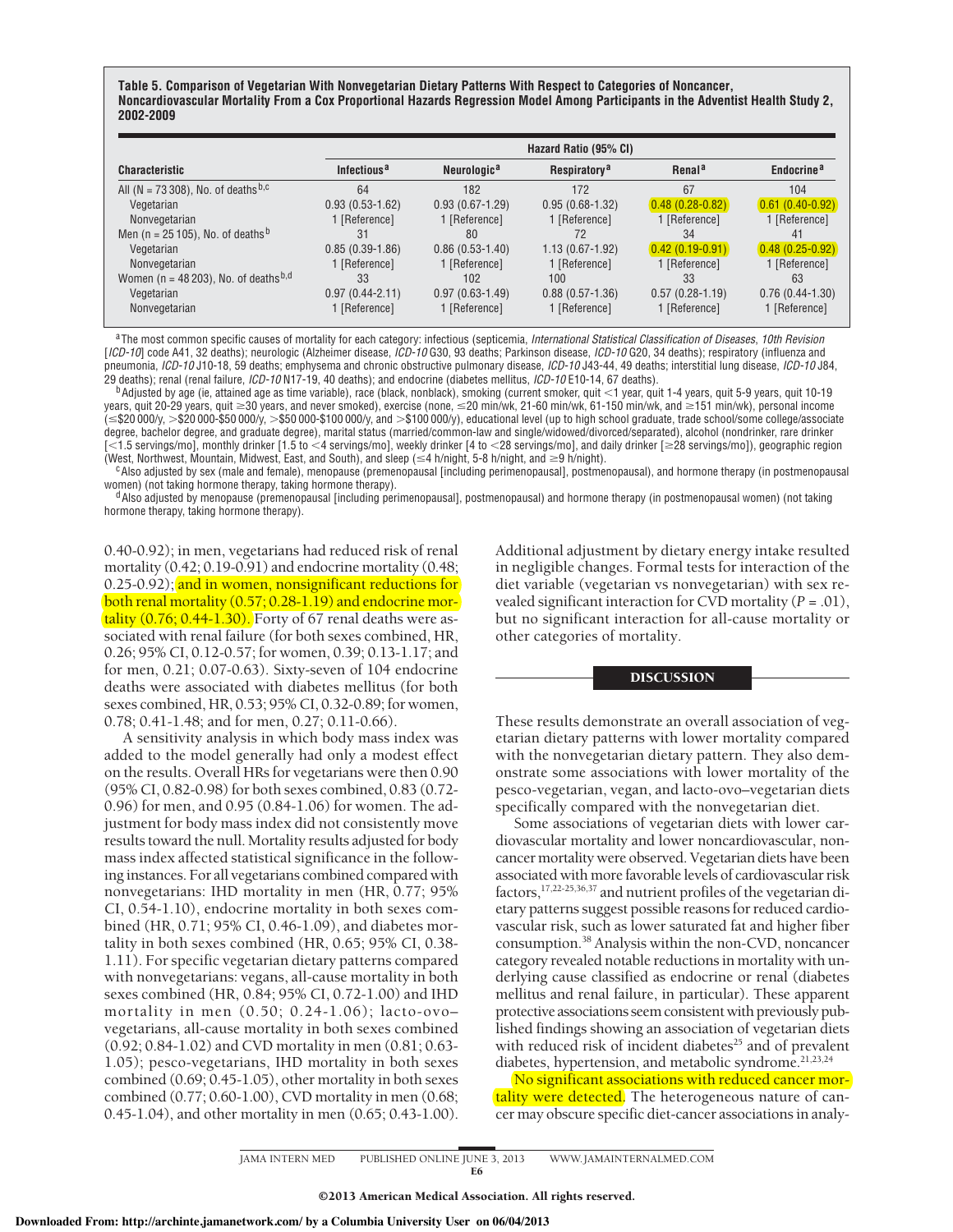ses of combined cancer mortality, and lack of significance may reflect insufficient power to detect weaker associations at early follow-up. Early analyses of vegetarian dietary patterns and cancer incidence in AHS-2 demonstrated significantly reduced risks of female-specific and gastrointestinal cancers.39

Effects were generally stronger and more significant in men than women. Previous studies $40-42$  among Adventists have demonstrated effect modification by sex of the association of vegetarian diets with reduced ischemic heart disease mortality. It is possible that within dietary groups the diets of men and women differ in important ways; however, a recent evaluation<sup>38</sup> of the nutrient profile of the dietary patterns in this cohort did not reveal striking differences. Alternatively, the biological effect of dietary factors on mortality may be different in men and women. Future analysis will evaluate possible effect modification by sex for particular foods or nutrients, which may suggest sex-specific mechanisms.

Strengths of this study include the large number of participants consuming various vegetarian diets; the diverse nature of this cohort in terms of sex, race, geography, and socioeconomic status, enhancing generalizability; the low use of tobacco and alcohol, making residual confounding from these unlikely; the shared religious affiliation of the cohort, which may lead to greater homogeneity across several possible unmeasured confounders, enhancing internal validity; and precise dietary pattern definitions based on measured food intake rather than self-identification of dietary patterns.

This analysis is limited by relatively early follow-up. If dietary patterns affect mortality, they may do so with moderate effect sizes, via complex pathways, and with long latency periods. Early follow-up analysis may thus have bias toward the null, and true associations may remain undetected. Observed mortality benefits may be affected by factors related to the conscious lifestyle choice of a vegetarian diet other than dietary components. Potential for uncontrolled confounding remains. Dietary patterns may change over time, whereas the analysis relies on a single measurement of diet at baseline. Caution must be used in generalizing results to other populations in which attitudes, motivations, and applications of vegetarian dietary patterns may differ; dietary pattern definitions used may not reflect some common uses of these terms.

Further study of the possible association with mortality of specific foods and nutrients that characterize the different diet-pattern groups is a major future goal of the AHS-2 study. Later follow-up may yield more statistically robust results; allow direct comparisons between vegetarian groups and enable subgroup analysis, particularly by race/ethnicity; and allow for analysis by more specific causes of mortality.

The lack of similar findings in British vegetarians<sup>28</sup> remains interesting, and this difference deserves careful study. In both cohorts, the nonvegetarians are a relatively healthy reference group. In both studies, the nutrient profiles of vegetarians differ in important ways from those of nonvegetarians, with vegetarians (especially vegans) consuming less saturated fat and more fiber.<sup>38,43</sup> It appears that British vegetarians and US Adventist vegetarians eat somewhat differently.<sup>44</sup> For instance, the vegetarians in our study consume more fiber and vitamin C than those of the EPIC-Oxford cohort: mean dietary fiber in EPIC-Oxford vegans was 27.7 g/d in men and 26.4 g/d in women compared with 45.6 g/d in men and 47.3 g/d in women in AHS-2 vegans; mean vitamin C in EPIC-Oxford vegans was 125 mg/d in men and 143 mg/d in women compared with 224 mg/d in men and  $250 \text{ mg/d}$  in women in AHS-2 vegans.<sup>38,43</sup> Individuals electing vegetarian diets for ethical or environmental reasons may eat differently from those who choose vegetarian diets primarily for reasons of perceived superiority for health promotion. We believe that perceived healthfulness of vegetarian diets may be a major motivator of Adventist vegetarians. More important, other large cohort studies have linked increased red and processed meat consumption to higher mortality,<sup>18,19,45</sup> and our findings build on this work by demonstrating reduced mortality in those consuming low-meat dietary patterns. Notably, the findings of the present study are similar to those of prior North American Adventist cohorts, demonstrating a consistent association over several decades and replicating prior results in a population with greater geographic and ethnic diversity.<sup>46</sup>

In conclusion, in a large American cohort, we found that vegetarian dietary patterns were associated with lower mortality. The evidence that vegetarian diets, or similar diets with reduced meat consumption, may be associated with a lower risk of death should be considered carefully by individuals as they make dietary choices and by those offering dietary guidance.

**Accepted for Publication:** February 23, 2013.

**Published Online:** June 3, 2013. doi:10.1001 /jamainternmed.2013.6473

**Correspondence:** Michael J. Orlich, MD, Adventist Health Studies, School of Public Health, 24951 N Circle Dr, NH 2031, Loma Linda University, Loma Linda, CA 92350 (morlich@llu.edu).

**Author Contributions:** Drs Orlich and Fraser had full access to all the data in the study and take responsibility for the integrity of the data and the accuracy of the data analysis. *Study concept and design:* Orlich, Jaceldo-Siegl, and Fraser. *Acquisition of data:*Jaceldo-Siegl, Knutsen, Beeson, and Fraser. *Analysis and interpretation of data:* Orlich, Singh, Sabaté, Fan, and Knutsen. Drafting of the manuscript: Orlich, Singh, and Jaceldo-Siegl. *Critical revision of the manuscript for important intellectual content:* Singh, Sabate´, Fan, Knutsen, Beeson, and Fraser. *Statistical analysis:* Orlich, Singh, Fan, Beeson, and Fraser. *Obtained funding:* Fraser. *Administrative,technical, and material support:*Knutsen and Beeson. *Study supervision:* Jaceldo-Siegl and Fraser.

**Conflict of Interest Disclosures:** Dr Orlich reports receiving a small honorarium from the Northern California Conference of Seventh-day Adventists to partially defray travel expenses for a speaking engagement at which he gave an overview and update of Adventist Health Studies research and a small honorarium from the Southern California Conference of Seventh-day Adventists for a speaking engagement at which he lectured on lifestyle approaches for chronic disease prevention.

**Funding/Support:** Project support was obtained from National Cancer Institute (NCI) grant 1U01CA152939 (Dr Fraser). Dr Orlich's research fellowship was supported